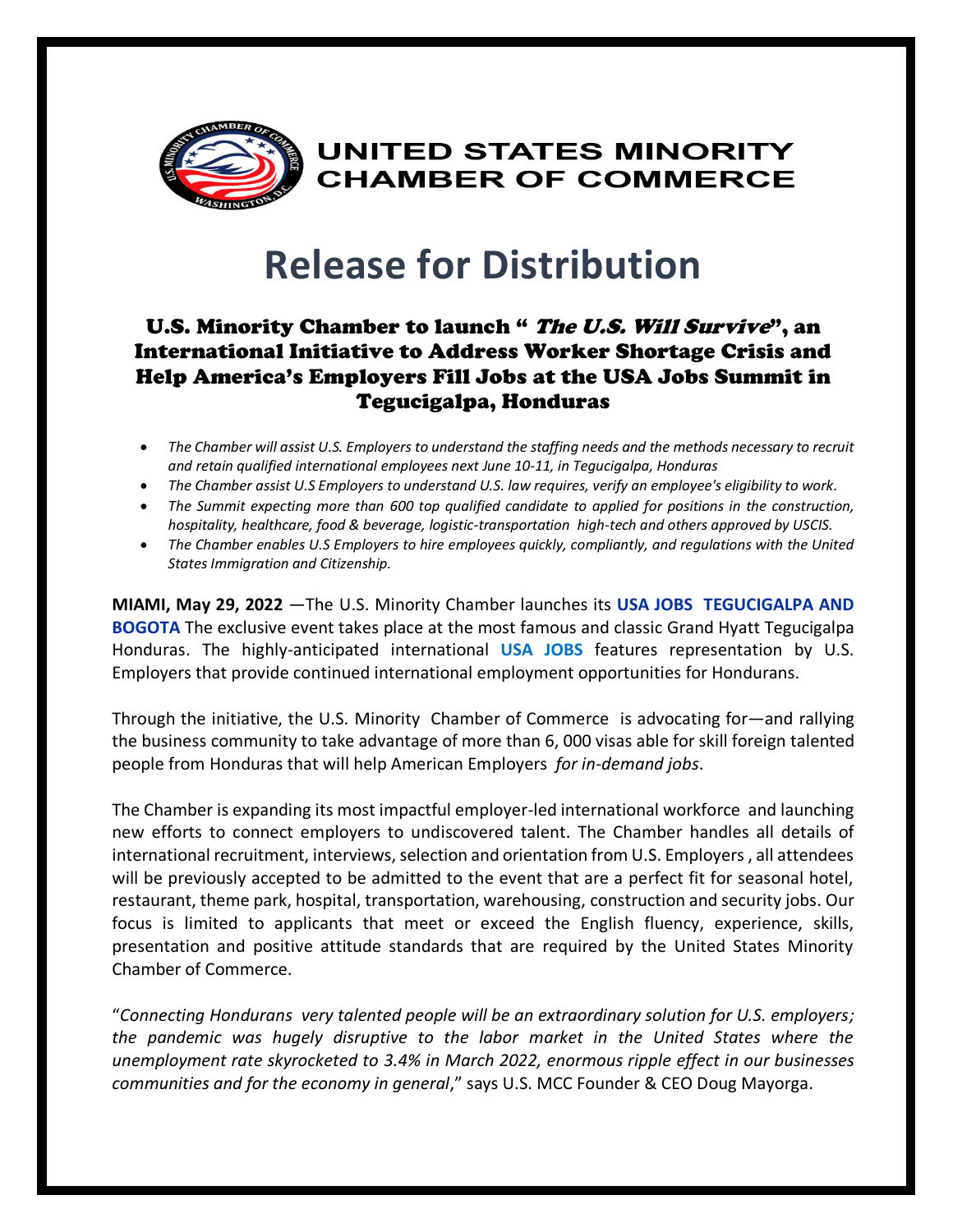"Without any doubt, *the worker shortage is real—and it's getting worse by the day. Minority businesses of every size, across every industry, in every state are reporting unprecedented challenges filling open jobs. The worker shortage is a national economic emergency, and it poses an imminent threat to our fragile recovery and America's great resurgence*", says the president Mr. Mayorga.

**About the U.S. Will Survive International Jobs Initiatives:** Dedicated to facilitate Members, partners and clients participating to launch international employments for skilled workers, and multilingual people just entering the workforce in the United States as H2B Visa – including professionals. In addition, the initiative aims to expanding employer-led international workforce to help more businesses develop the talent they need. The Summit will start in **Tegucigalpa , Honduras next June 10-11, 2022** and continue to **Bogota next May July 2-3, 2022.** 

**About U.S. Minority Chamber of Commerce:** The mission of the Chamber is designed to help USMCC-member employers, partners, and clients to find international employees; and to help U.S. Employers to do all steps about employment-based nonimmigrant visas require employer sponsorship and other particularly details where the chamber can be involved.

The program of the Chamber will provide to the employer, on behalf of the prospective employee, files for a specific type of nonimmigrant visa with the U.S. Citizenship and Immigration Services (USCIS).

**Out Background:** The U.S.MCC has extensive experience since 2000 serving the recruiting process to U.S. Employers. Our short goal is to be accepted by the U.S. State Department-designated labor visa or sponsor agency. Actually, the Chamber has a database of more than 50,000 foreign job seekers through established own offices located in Colombia, Honduras and Mexico to offer our U.S. Employers -Members or Non-Members- a specialized solution to meeting the winter, spring and summer seasonal staffing requirement of their business through different labor visas.

**Something to Know:** In some circumstances, U.S. Department of Labor (DOL) approval is also required to demonstrate that the foreign national will not displace U.S. workers. Upon approval by the USCIS, the foreign national either is granted change of status if lawfully in the U.S. or may obtain the visa at a U.S. embassy. Also, we prepare background ck, traveling, hospitality, health test and other compliances available. For more information: [www.minoritychamber.net](http://www.minoritychamber.net/)

#### **For information:**

**Maria Loaisiga 786-406-2190 / 202.250-0260 [director@minoritychamber.net](mailto:director@minoritychamber.net) # # #**

**Washington DC Miami Los Ángeles Orlando Dallas TX Puerto Rico** Colombia **Honduras México**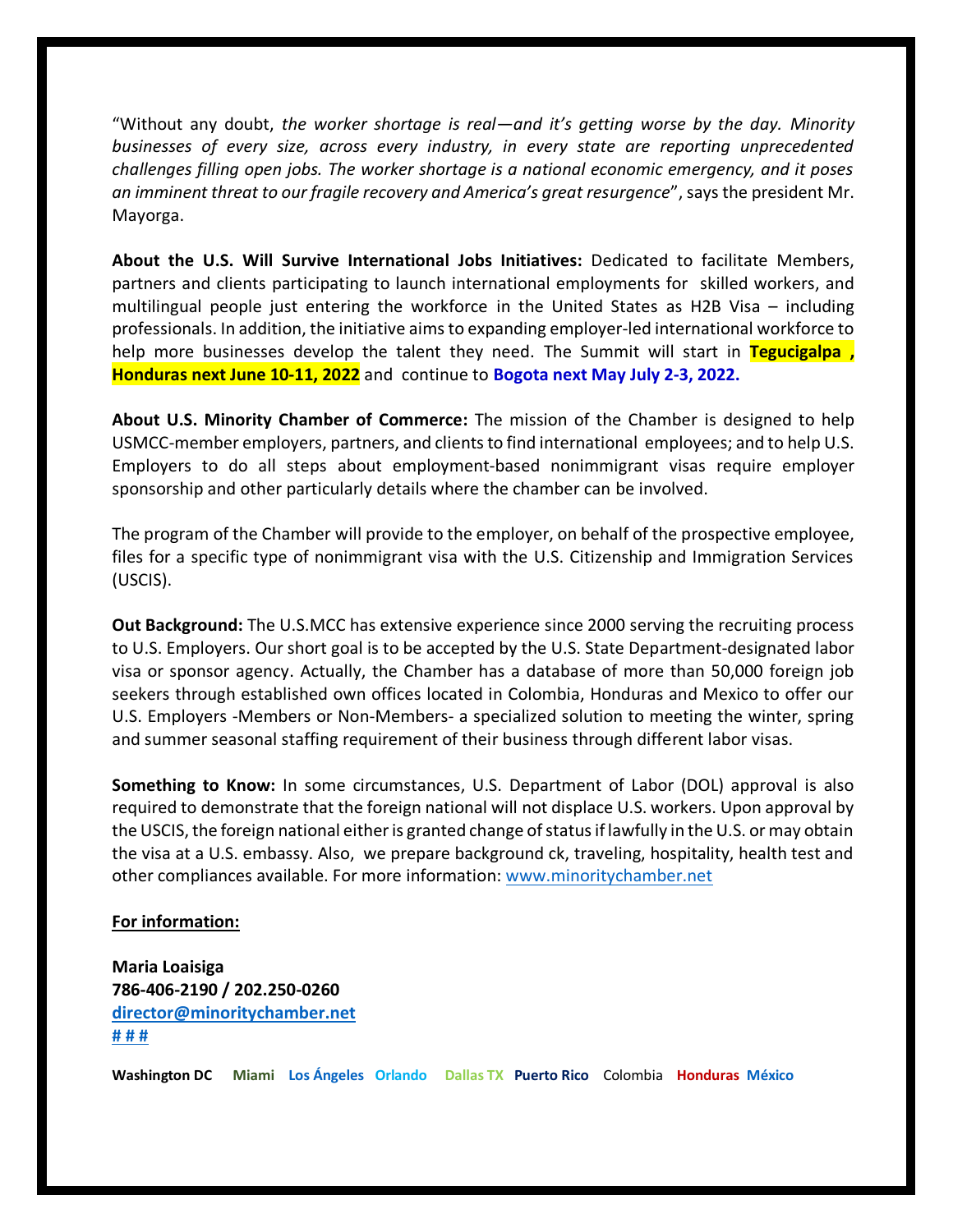

#### JUNE 10-11, 2022 - GRAND HYATT TEGUCIGALPA, HONDURAS

"We specialize in recruiting Honduras high profile to fill quality jobs in the United States trough the H-2B - Temporary workers and VISA "F1" for Masters and Doctors Degrees"

On behalf of the U.S Minority Chamber of Commerce, we would like to invite your organization to exhibit at the USA JOBS & CAREER TEGUCIGALPA, HONDURAS 2022 that provides with unparalleled opportunity to connect face to face with hundreds of local qualified candidates in a two days.

#### The Benefits to participating Recruiters:

· Express unfailing and strategy multi-cultural capitalizing the Honduras talent

- · Appeal to invaluable pool of talents as employers of choice · Diversify your workforce and tap into new diversity
- from Honduras

· Increase visibility, branding and candidate

reach-out capability

## The Cost of your participation: \$2,500

which includes hotel (3) nights with meals no dinner, exhibit table, translators, Seminar about your opportunities, corporate reception, Honduras Tour, List of Attendees and more!

We will act as an extension of your HR team— handling all visa, traveling, hospitality, benefits, background check, health and compliance requirements for new foreign employees-so you can focus on driving growth.

The U.S Minority Chamber of Commerce continues to have a rich tradition of staging one of the best job and career fair in the United States and globally. We hope you will join us for this great event with this opportunity, for registration and sponsorship contact Doug Mayorga to (202) 250-0260 Whats App or by Email to: director@minoritychamber.net

Proudly brought to you by



#### www.minoritychamber.net

WASHINGTON DC | MIAMI | LOS ANGELES | LAS VEGAS | PEMBROKE PINES | BOGOTA | HONDURAS